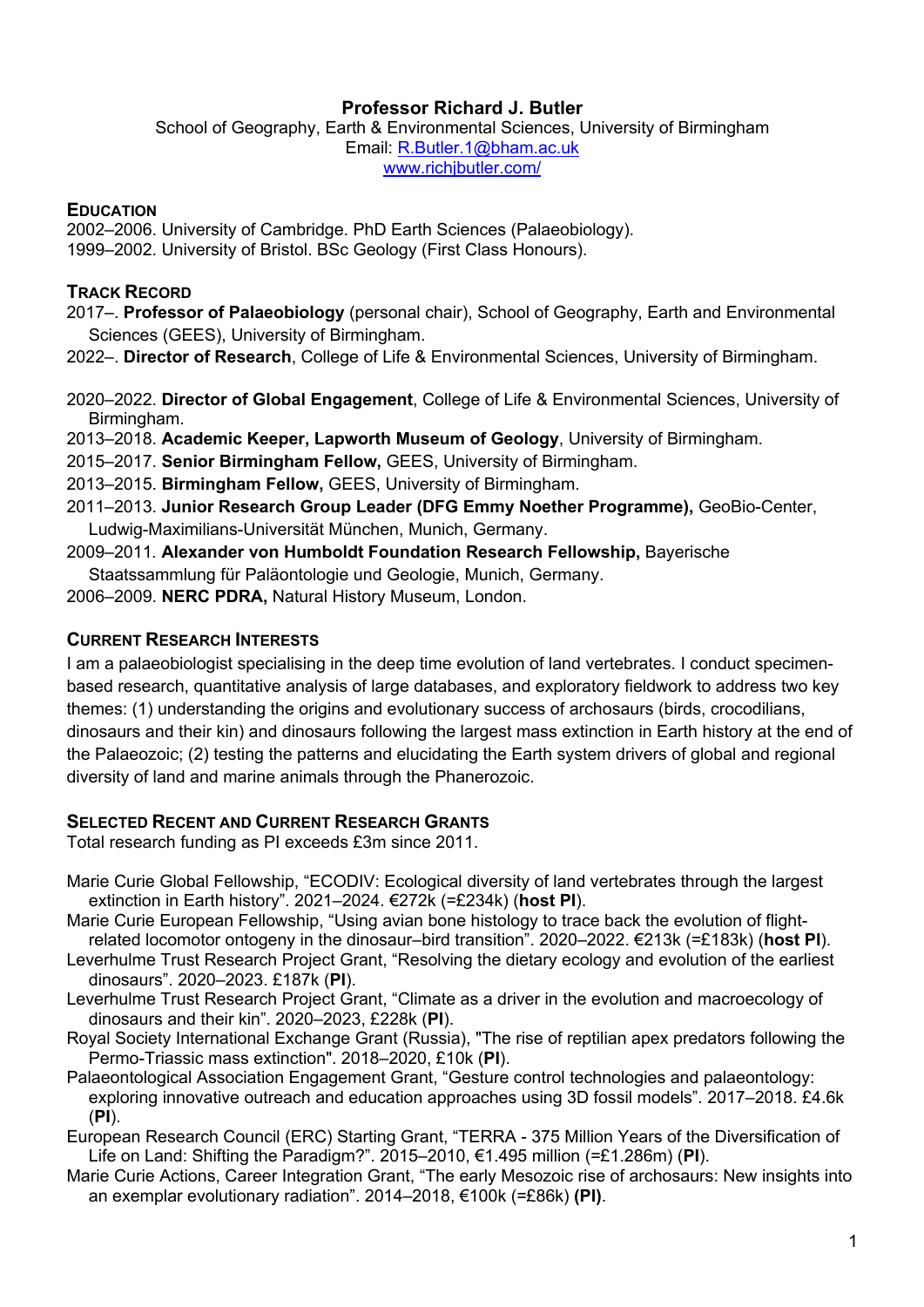German Research Foundation (DFG) Emmy Noether Programme, "Dawn of the Dinosaurs: Archosauromorph Evolution in the Terrestrial Triassic". 2011–2016, €873k (=£751k) **(PI)**.

- German Research Foundation (DFG) Research Grant, "Terrestrial Vertebrates from Near the Triassic-Jurassic Boundary in Portugal: Excavation, Geological Context, and Faunal Change". 2010–2011. €11k (=£9.5k) (**PI**).
- Alexander von Humboldt Foundation Research Fellowship, "Late Triassic Mass Extinction Events on Land and the Rise of Dinosaurs: A Re-Evaluation of Competing Macroevolutionary Hypotheses". 2009–2011. c. €80k (=£68k) (**PI**)
- NERC Small Grant, "Origin of the Avian Respiratory System: a CT-study of Postcranial Pneumaticity in Basal Archosaurs". 2008. £63k (**Researcher CI**).

### **MUSEUM GRANTS**

Arts Council National Portfolio Organisation, Lapworth Museum of Geology. 2018–2022. £419k (**coapplicant**).

HEFCE Museums Fund application, Lapworth Museum of Geology. 2017–2022. £250k (**co-applicant**).

Heritage Lottery Fund, redevelopment of the Lapworth Museum of Geology. 2014–2015, £1.56m (**coapplicant**).

DCMS Wolfson redevelopment of the Lapworth Museum of Geology. 2014–2015, £100k (**co-applicant**).

## **SELECTED PEER-REVIEWED PAPERS**

- **154 peer-reviewed papers and book chapters** published since 2005, including in *Nature*, *Science*, *Nature Communications*, *Nature Ecology & Evolution*, *PLoS Biology,* and *Proceedings of the Royal Society B*. Citations: >7000 (Google Scholar). H-index: 50 (Google Scholar).
- Bestwick J, Unwin DM, **Butler RJ**, Purnell MA. 2020. Dietary diversity and evolution of the earliest true flying vertebrates revealed by dental microwear texture analysis. *Nature Communications* **11**:5293.
- Close RA, Benson RBJ, Saupe EE, Clapham ME, **Butler RJ.** 2020. The spatial structure of Phanerozoic marine animal diversity. *Science* **368**:420–424**.**
- Close RA, Benson RBJ, Alroy J, Carrano MT, Cleary TJ, Dunne EM, Mannion PD, Uhen MD, **Butler RJ**. 2020. The apparent exponential radiation of Phanerozoic land vertebrates is an artefact of spatial sampling biases. *Proceedings of the Royal Society B* **287**:20200372.
- Close RA, Benson RBJ, Alroy J, Behrensmeyer AK, Benito J, Carrano MT, Cleary TJ, Dunne EM, Mannion PD, Uhen MD, **Butler RJ.** 2019. Diversity dynamics of Phanerozoic terrestrial tetrapods at the local-community scale. *Nature Ecology & Evolution* **3**:590–597.
- Close RA, Alroy J, Evers SW, **Butler RJ**. 2018. How should we estimate diversity in the fossil record? Testing richness estimators using sampling-standardised discovery curves. *Methods in Ecology & Evolution* **9**:1386–1400.
- Button DJ, Lloyd GT, Ezcurra MD, **Butler RJ**. 2017. Mass extinctions drove global faunal cosmopolitanism on the supercontinent Pangaea. *Nature Communications* **8**:733.
- Close RA, Benson RBJ, Upchurch P, **Butler RJ.** 2017. Controlling for the species-area effect supports constrained long-term Mesozoic terrestrial vertebrate diversification. *Nature Communications* **8**:15381.
- Nesbitt SJ, **Butler RJ** *et al*. 2017. The earliest bird-line archosaurs and the assembly of the dinosaur body plan. *Nature* **544**:484–487.
- Benson RBJ, **Butler RJ** *et al*. 2016. Near-stasis in the long-term diversification of Mesozoic tetrapods. *PLoS Biology* **14**:e1002359.
- Mannion PD, Benson RBJ, Carrano MT, Tennant JP, Judd J, **Butler RJ**. 2015. Climate constrains the evolutionary history and biodiversity of crocodylians. *Nature Communications* **6**:8438.
- Benson RBJ, Frigot RA, Goswami A, Andres B, **Butler RJ**. 2014. Competition and constraint drove Cope's rule in the evolution of giant flying reptiles. *Nature Communications* **5**:3567.
- Brusatte SL, **Butler RJ** *et al*. 2012. Dinosaur morphological diversity and the end-Cretaceous extinction. *Nature Communications* **3**:804.
- **Butler RJ** *et al*. 2011. Sea-level, dinosaur diversity, and sampling biases: investigating the 'common cause' hypothesis in the terrestrial realm. *Proceedings of the Royal Society B* **278**: 1165–1170.
- Ősi A, **Butler RJ**, Weishampel DB. 2010. A Late Cretaceous ceratopsian dinosaur from Europe with Asian affinities. *Nature* **465**:466–468.